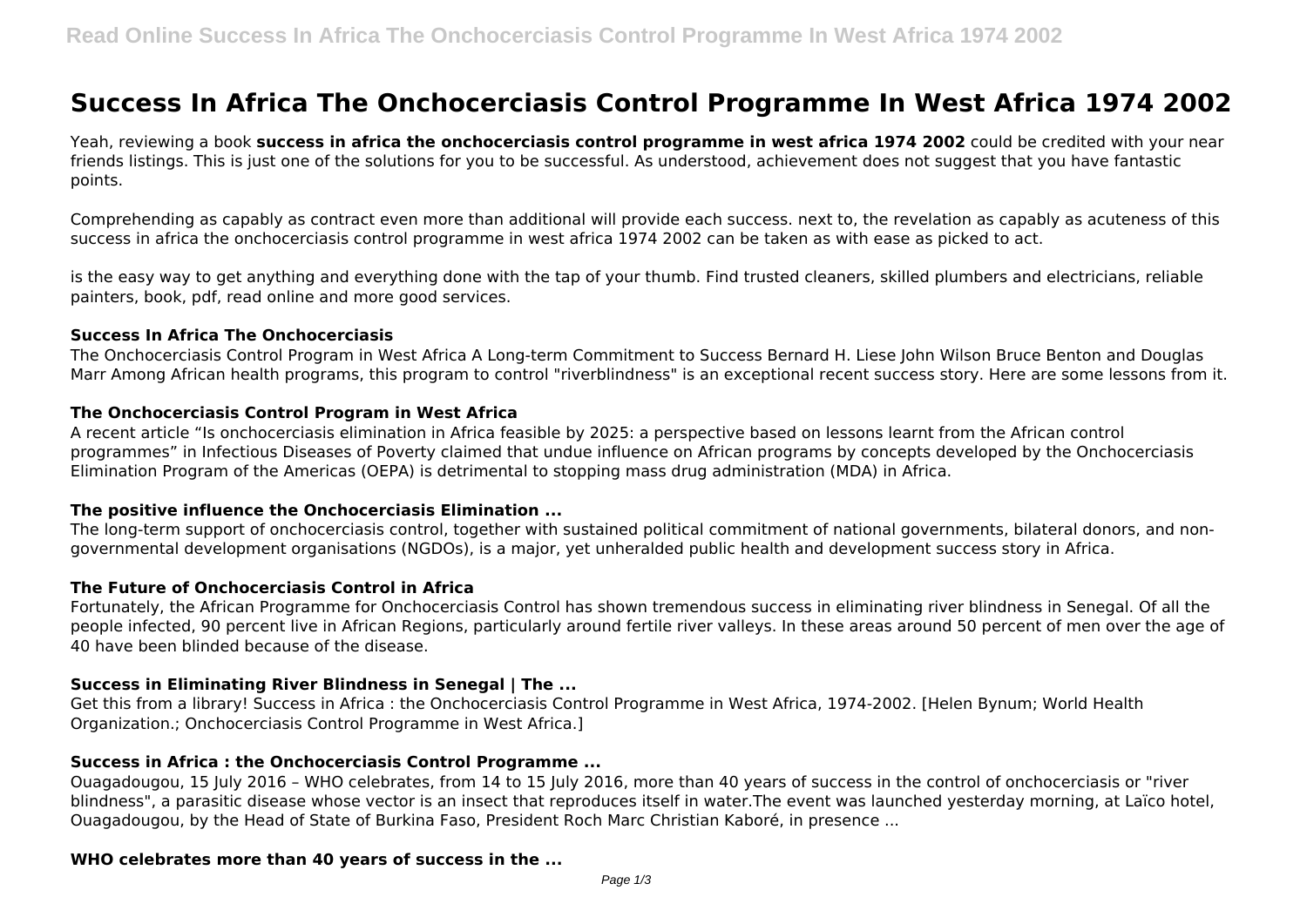Success in Africa: The Onchocerciasis Control Programme in West Africa, 1974-2002 [World Health Organization] on Amazon.com. \*FREE\* shipping on qualifying offers. Success in Africa: The Onchocerciasis Control Programme in West Africa, 1974-2002

## **Success in Africa: The Onchocerciasis Control Programme in ...**

The recent publication "Is onchocerciasis elimination in Africa feasible by 2025: a perspective based on lessons learnt from the African control programmes" by Dadzie et al. [] is quite informative in recounting the evolution of onchocerciasis control programs in Africa and the history behind the decision to move from control to elimination.As pointed out by Dadzie et al ...

## **Elimination of onchocerciasis in Africa by 2025: the need ...**

The 11 countries covered by Onchocerciasis Control Programme in West Africa (OCP) Achievements When the OCP ended in 2002, it had succeeded in eliminating onchocerciasis as a public health problem in 10 out of the 11 countries in which it operated (see maps).

## **WHO | Onchocerciasis Control Programme in West Africa (OCP)**

In 1995, the African Programme for Onchocerciasis Control (APOC) was launched with the objective of controlling onchocerciasis in the remaining endemic countries in Africa. It is a global partnership which brings together endemic African countries, donors, Non-Governmental Development Organizations (NGDOs), the private sector and the affected communities.

## **WHO | Prevention, control and elimination of onchocerciasis**

The Onchocerciasis Control Programme in West Africa (OCP) started operations in 1975. Its main objectives were to eliminate human onchocerciasis, as a disease of public-health importance and an obstacle to socio-economic development, from the Programme area. By the end of 2002, the OCP covered 11 We …

## **The Onchocerciasis Control Programme in West Africa (OCP)**

With the demonstrated success of elimination of transmission of onchocerciasis in the Americas, many countries in Africa are now making a shift from control to elimination of the disease. This is being achieved through expanded treatment to cover not just those at risk of morbidity, but also those contributing to transmission and through more rigorous monitoring and evaluation.

## **Onchocerciasis - Neglected Tropical Disease Program**

65 p. + 7 appendices. Get the latest COVID-19 technical guidance here. . Toggle navigation

## **Success in Africa : the Onchocerciasis Control Programme ...**

Success in Africa: The Onchocerciasis Control Programme in West Africa, 1974–2002 May 2003 Transactions of the Royal Society of Tropical Medicine and Hygiene 97(3):359-359

## **Success in Africa: The Onchocerciasis Control Programme in ...**

success in africa the onchocerciasis control programme in west africa 1974 2002 Sep 06, 2020 Posted By Danielle Steel Publishing TEXT ID b792111d Online PDF Ebook Epub Library control in west africa through the work of the onchocerciasis control programme ocp using mainly the spray of insecticides against black fly larvae vector control by

## **Success In Africa The Onchocerciasis Control Programme In ...**